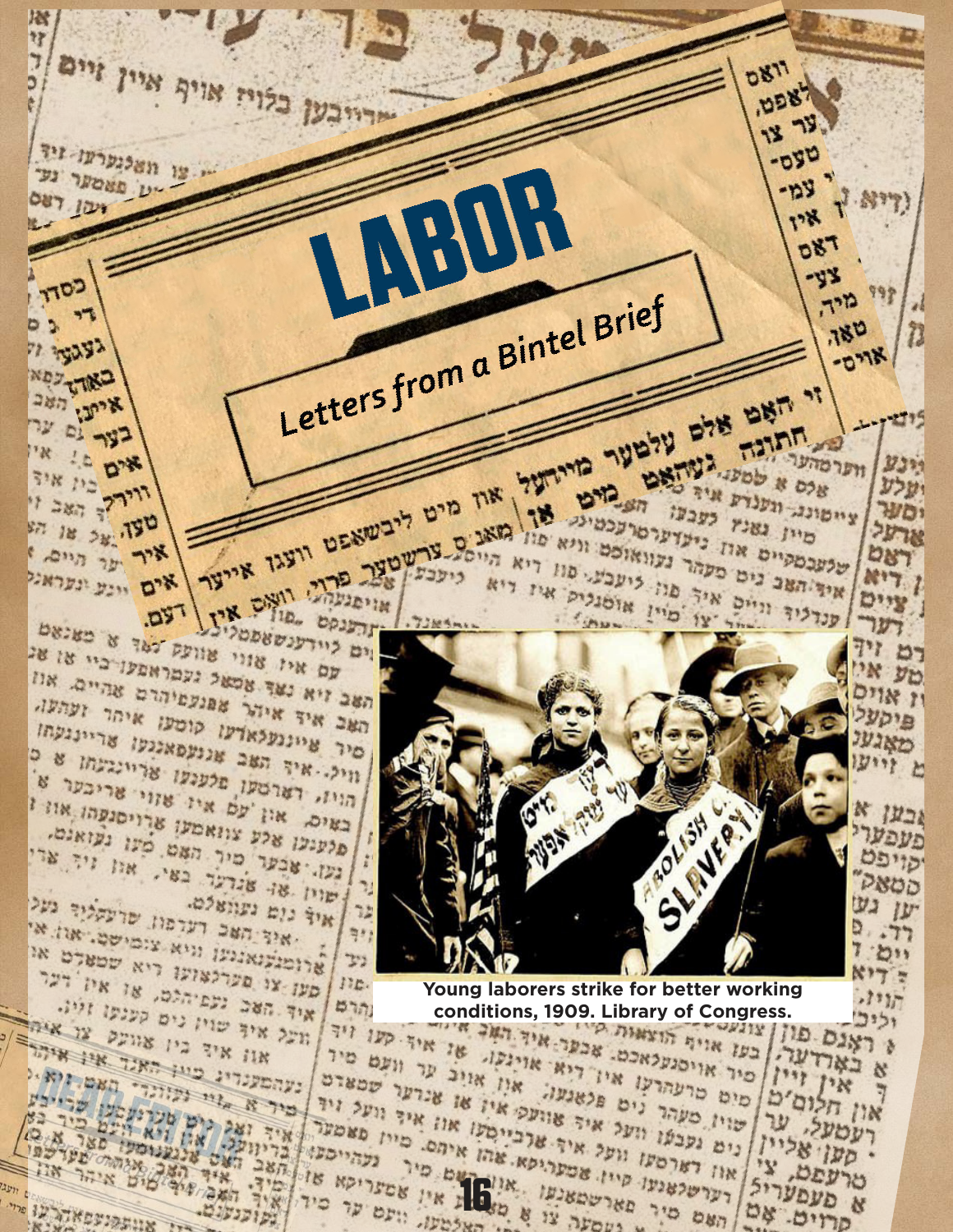

Dear Editor,

I am one of those unfortunate girls thrown by fate into a dark and dismal shop and I need your counsel.

Along with my parents, sisters and brothers, I came from Russian Poland where I has been well educated. But because of the terrible things going on in Russia we were forced to emigrate to American…I went to work in a shop. In this shop there is a foreman who is an exploiter, and he sets the prices on the work. He figures it out so that the wages so that the wages are very low, he insults and reviles the workers, he fires them and then takes them back. And worse than all of this, in spite of the fact that he has a wife and several children, he often allows himself to "have fun" with some of the working girls. It was my bad luck to be one of the girls that he tried to make advances to….

Though my hard-earned dollars mean a lot to my family of eight souls, I didn't want to accept the foreman's vulgar advances. He started to pick on me, said my work was no good, and when I proved he was wrong, he started to shout at me in the vilest language. He insulted me in Yiddish and then in English, so the American workers could understand too. Then, as if the Devil were in me, I ran home.

I am left without a job. Can you imagine my circumstances and that of my parents who depend on my earnings? The girls in the shop were very upset over the foreman's vulgarity but they don't want him to throw them out, so they are afraid to be witnesses against him. What can be done about this? I beg you to answer me.

Respectfully,

A Shopgirl